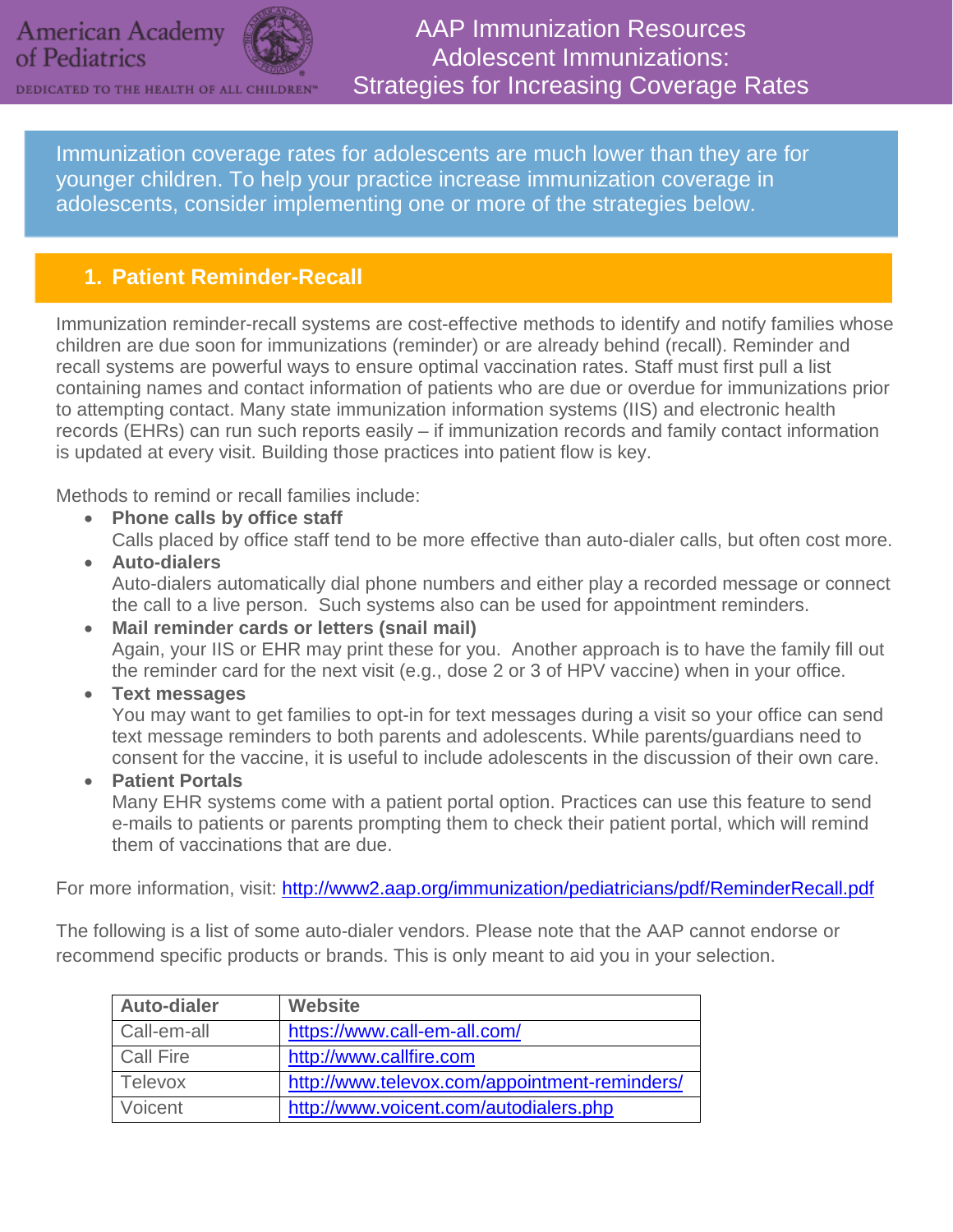

DEDICATED TO THE HEALTH OF ALL CHILDREN®

#### **2. Provider Prompts or Standing Orders**

**Provider prompts** usually consist of electronic prompts in EHRs or notes in charts. Now, most EHR provider prompts are automatic pop-up alerts that notify the viewer that the patient is due/overdue for an immunization(s). Other EHR provider prompts may show up as a "to-do" task, even if the patient is not scheduled that day for an appointment. Many EHRs have provider prompts pre-installed that can be customized in the office.

**Standing orders** for immunizations include office policies, procedures, and orders to provide recommended immunizations to patients. For example, a standing order might be in place to instruct health care personnel (as allowed by the state) to give a specific vaccine to all patients for whom the vaccine is recommended based on the harmonized immunization schedule. Standing orders should include procedures for vaccinating eligible patients and contraindications. To access sample standing orders for vaccines, visit: [http://www.immunize.org/standing-orders/.](http://www.immunize.org/standing-orders/)

### **3. Strong Provider Recommendation**

Studies have shown that parents trust their pediatrician's guidance<sup>[1](#page-1-0)</sup>. Be sure to give a strong recommendation for all vaccines on the current immunization schedule. It is important to state that you recommend all vaccines on the schedule and not merely mention that they are available. For example, some providers may shy away from discussing the HPV vaccine. It is especially important to strongly recommend HPV vaccine, as parents often have more questions about it.

# **4. Include All Recommended Vaccinations at Every Visit**

It is important to vaccinate whenever possible, because you don't know when a patient will be back in your office. Use sick-child and chronic care visits as a time to immunize. Be sure to check what vaccinations, if any, are due every time a patient is in the office. Always screen for contraindications. Most vaccines can be given even if the child has a mild illness.<sup>[2](#page-1-1)</sup>

# **5. Provider Feedback**

Providers change their behavior (e.g., clinical practices) based on feedback that they are different from those of their peers. Consider running an immunization rate report through your EHR or perform a chart audit to determine the percentage of your patients that are up-to-date on immunizations. Benchmark this data against yourself annually. You can also benchmark this data against the national and state (or city) data from the National Immunization Survey.

<span id="page-1-0"></span><sup>&</sup>lt;sup>1</sup> Freed GL, Clark SJ, Butchart AT, Singer DC, and Davis MM. Sources and Perceived Credibility of Vaccine-Safety Information for Parents. 2011. *Pediatrics, 127*, 1, Supplement 107-112.<br><sup>2</sup> CDC. Chart of Contraindications and Precautions to Commonly Used Vaccines. 2011. Accessed on April 12, 2013 at:

<span id="page-1-1"></span>[http://www.cdc.gov/vaccines/recs/vac-admin/contraindications-vacc.htm.](http://www.cdc.gov/vaccines/recs/vac-admin/contraindications-vacc.htm)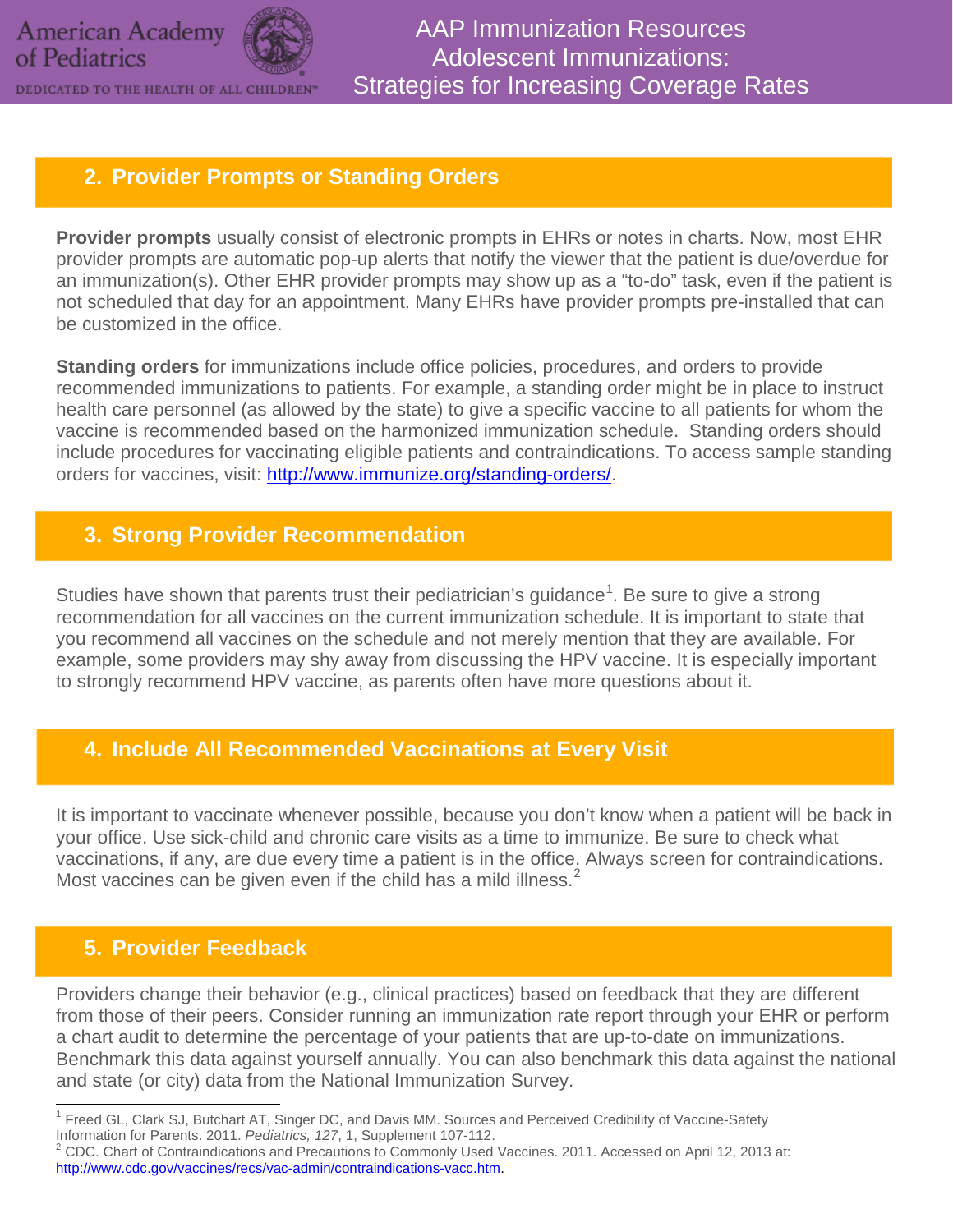**American Academy** of Pediatrics



AAP Immunization Resources Adolescent Immunizations: Strategies for Increasing Coverage Rates

### **6. Find an Immunization Champion in Your Practice**

An immunization champion can serve as a steward and advocate of immunizations in your practice. This role can be filled by any clinical provider. Being the immunization champion should be written into that job description and that provider should have time devoted to perform those tasks. Offices should cross-train staff and appoint a different person to fill-in and complete these duties in case the immunization champion is unavailable. It is also suggested, if the immunization champion is not a physician, that a physician provides oversight to the immunization champion. Since a physician is more likely to have a financial stake in the practice, he/she may ensure that vaccine-related tasks are handled appropriately.

#### **7. Educate Patients and Their Parents**

Educate parents and patients about each recommended vaccine and the disease it prevents. Let parents know that vaccines are safe and effective, and that not vaccinating could put their children at risk for very serious diseases. Take every opportunity to educate parents and patients. Let them know at each visit what vaccines they can expect at their next health supervision appointment and provide handouts on these vaccines and diseases. This allows parents time to consider their questions, find answers, and discuss their most serious concerns with their pediatrician. For more resources on communicating with parents, visit:

AAP Risk Communication Videos: <http://www2.aap.org/immunization/pediatricians/riskcommunicationvideos.html>

AAP Adolescent Immunization: Common Concerns Addressed <http://www2.aap.org/immunization/families/faq/AdolescentIZCommonConcerns.pdf>

AAP Communication with Families Web page: <http://www2.aap.org/immunization/pediatricians/communicating.html>

CDC Provider Resources for Immunization Conversations with Parents <http://www.cdc.gov/vaccines/hcp/patient-ed/conversations/index.html>

# **8. Address Costs**

Vaccinations can be costly, and some families may believe they cannot afford to immunize their children. The Affordable Care Act (ACA) now requires insurance companies to cover the costs of receiving all recommended vaccines, which includes those for teens. If an insurance plan has been unchanged since March 23, 2010, it may be "grandfathered" and may not have to abide by all of the new rules under the ACA. If this is the case, the insurance plan may require your patient's family to pay co-insurance (a portion of the vaccination cost) or to meet their deductible before paying for vaccination. Speak with parents about options for paying this portion of vaccine costs.